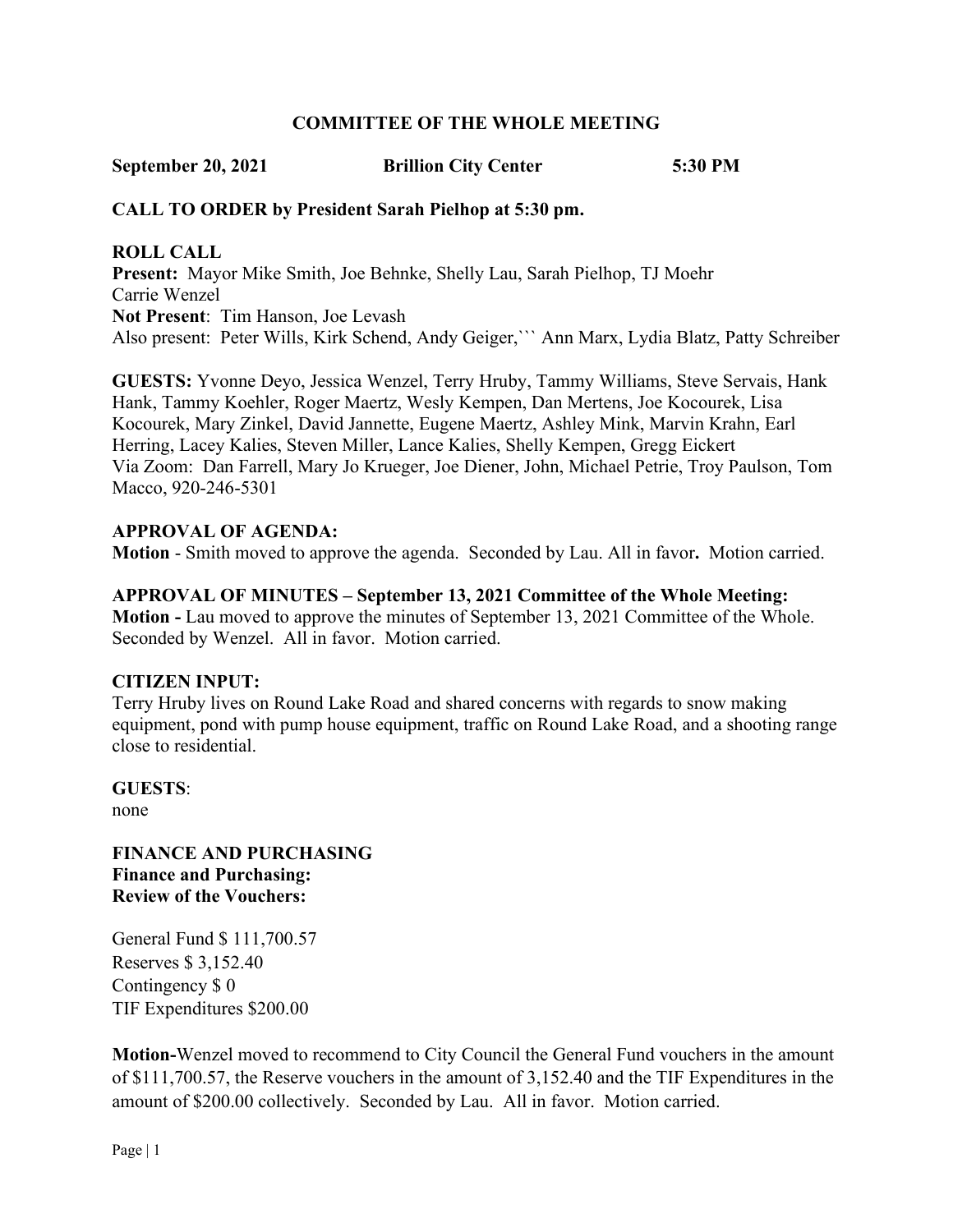## **Review of Payroll:**

Pay Period: July 31 – 13, 2021, paid on August 27, 2021 in the amount of \$63,366.87 Pay Period: August 14 - 27, 2021 paid on September 10,2021 in the amount of \$65,370.22

**Motion-**Wenzel moved to recommend to City Council the payroll report for August 27, 2021 in the amount of \$ 63,366.87 and the payroll report for September 10, 2021 in the amount of \$65,370.22 collectively. Seconded by Lau. All in favor. Motion carried.

## **Operator License Applications – New:**

Vivien Sundes, Kurtis J Stephany

**Operator License Applications – Temporary (October 30, 2021 Walk Through Brillion):** Kim Buboltz, Holly Cervantes, Mark W Fischer, Anna I Nate, Tammy Koehler, Doreen Sutilla, Colette Schroth-Thurwachter, Lindsay Johnson

**Motion-**Lau moved to recommend to City Council to approve the new operator's license for Vivien Sundes and Kurtis J Stephany and the temporary operator's license for Walk Through Billion event collectively. Seconded by Moehr. All in favor. Motion carried.

#### T**emporary Class "B" Retailer's License:**

Brillion Optimist Club – Walk Through Brillion on October 30, 2021

**Motion-**Lau moved to recommend to City Council to approve the Temporary Class "B" Retailer's License for Walk Through Billion event. Seconded by Wenzel. All in favor. Motion carried.

# **PROPOSALS FOR RECOMMENDATION TO COUNCIL**

Set 2022 City Budget Public Hearing October 25, 2021 5:35pm

Wills is working with department heads. What will be presented to Council will already include the necessary cuts. Council will not need to review line-by-line. The plan is to have the budget balanced by the time it is shared.

**Motion-**Smith moved to recommend to City Council to set the 2022 City Budget Public Hearing for October 25, 2021 at 5:35 pm. Seconded by Lau. All in favor. Motion carried.

#### **Termination of Waste Management Contract due failure to perform**

Notice of Default and Termination to Waste Management Garbage & Recycle Contract by City of Brillion September 21, 2021

Based on the failure to provide service.

**Motion-**Smith moved to recommend to City Council to terminate the Waste Management Contract due to failure to perform. Seconded by Lau. All in favor. Motion carried.

#### **Resolution RE21-17 Terminate Advanced Disposal aka Waste Management Contract**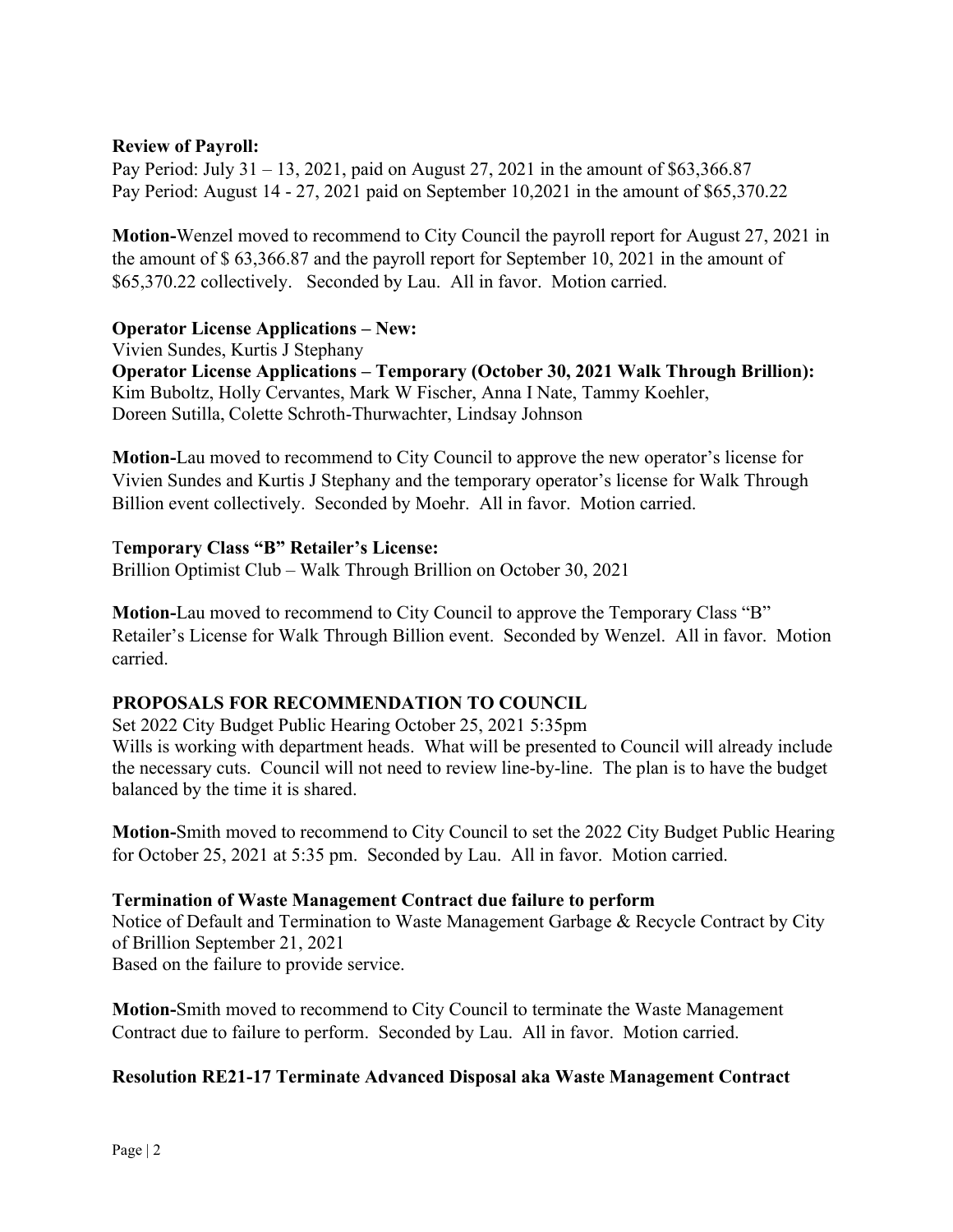**Motion-**Lau moved to recommend to City Council to approve RE21-17 Terminate Advanced Disposal aka Waste Management Contract. Seconded by Wenzel. All in favor. Motion carried.

## **Deyo Disposal Garbage & Recycling Emergency Contract Proposal 2021-2028**

The revised version has Deyo starting September 20, 2021. Brian Thome from Waste Management confirmed there will be no service this week or next week. The contract is for seven years with a three-year extension option. Rates are fairly close to Waste Management's fees. Deyo explained charges are based on tonnage. There are no up charges on the landfill fees. Starting to pay for recycling materials. These payments will come back to the City of Brillion as a rebate. Will continue to be a member of the East Shore Recycling Commission and will qualify for the DNR Recycling Grant. References were shared by Deyo. Calls provided great reviews. The round carts need to be updated as they do not fit in the current equipment. Brillion's garbage and recycling carts are too similar in color and may cause issues. The estimate for 3,000 new carts was shared with Wills during the meeting. Deyo does track carts by the cart number and that number is tagged directly to the parcel number. Cart charges need to be negotiated. Residents will work directly with Deyo for large items. When questioned with regards to a large item pick up day Deyo did share they offer this in one community. It was suggested to continue using the large item pickup process that is currently in use. Deyo can offer an electronic pickup day.

Wills did talk with GFL. GFL could not offer emergency service. Could not commit to a start date as there are eight other communities ahead of Brillion already moving to GFL.

**Motion-**Lau moved to recommend to City Council to accept Deyo Disposal Garbage & Recycling Emergency Contract Proposal 2021-2028. Seconded by Wenzel. All in favor. Motion carried.

## **Resolution RE21-18 Approve Emergency Contract with Deyo Disposal for Residential Garbage & Recycling curbside Pickup.**

**Motion-**Wenze**l** moved to recommend to City Council to approve RE21-18 Approve Emergency Contract with Deyo Disposal for Residential Garbage & Recycling curbside pickup. Seconded by Lau. All in favor. Motion carried.

#### **Annexation Petition Round Lake Farms, LLC and Ariens Company**

Acceptance of Unanimous Annexation Petition of Round Lake Farms, LLC & Ariens Company-**Guests** 

The annexation process was summarized by Wills. Department of Administration needs to approve as well because Calumet County has over 50,000 residents. They have 20 days for their determination. Need initial acceptance to start the process and then it will move to Plan Commission. Tammy Williams shared a power point with an overview of the Ariens Trail at Round Lake Farms. The next Plan Commission meeting is the first Monday in October at 6 pm.

**Motion-**Wenzel moved to recommend to City Council the acceptance of Unanimous Annexation Petition of Round Lake Farms, LLC & Ariens Company. Seconded by Smith. All in favor. Motion carried.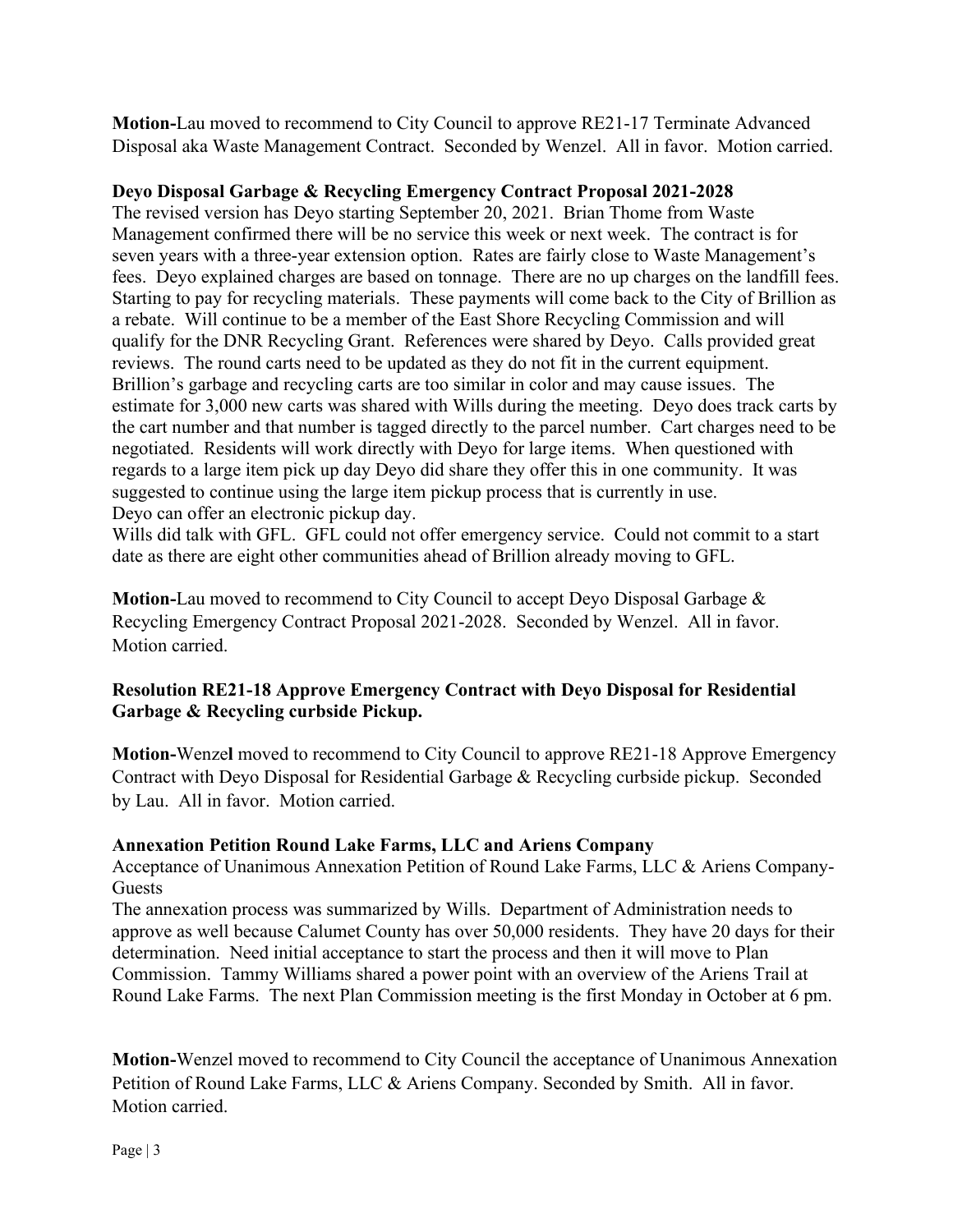# **Set Public Hearing for Unanimous Annexation Petition of Round Lake Farms, LLC for October 25, 2021 5:50pm**

The Public Hearing is to receive concerns, support, and feedback. The October  $4<sup>th</sup>$  Plan Commission meeting will have an engineer in attendance. Suggested to move the November Plan Commission meeting to November  $8<sup>th</sup>$  as a joint meeting with the Committee of the Whole with a Special Council Meeting after.

**Motion-**Smith moved to recommend to City Council to set the Public Hearing for Unanimous Annexation Petition of Round Lake Farms, LLC for November 8, 2021 at 5:50 pm. Seconded by Moehr. All in favor. Motion carried.

## **RE21-16 Resolution authorizing short-term Loan City Center Lease Payment \$120,000**

**Motion-**Wenze**l** moved to recommend to City Council RE21-16 Resolution authorizing shortterm Loan City Center Lease Payment \$120,000**.** Seconded by Moehr. All in favor. Motion carried.

#### **City of Brillion & Brillion Public Schools 2021-2022 SRO Agreement**

Wills explained the City had a previous SRO agreement with the Brillion School District. Current Superintendent would like to see this program brought back. Planning a November 1 or later start date. The contract is for 2 days and 16 hours a week.

**Motion-**Lau moved to recommend to City Council the City of Brillion & Brillion Public Schools 2021-2022 SRO Agreement. Seconded by Smith. All in favor. Motion carried.

#### **City of Brillion & RDA Tourism Grant Request for 2022 Visitors Guide**

This is part of the 30% tourism money retained by the City. This is for an ad renewal.

**Motion-**Lau moved to recommend to City Council the City of Brillion & RDA Tourism Grant Request for 2022 Visitors Guide. Seconded by Wenzel. All in favor. Motion carried.

#### **Downtown Light Pole Decoration Tourism Funding Request**

The request is for the \$100 first place prize moneys.

**Motion-**Wenzel moved to recommend to City Council the Downtown Light Pole Decoration Tourism Funding Request. Seconded by Lau. All in favor. Motion carried.

**Appointments** none **OLD BUSINESS**

none **NEW BUSINESS:** none